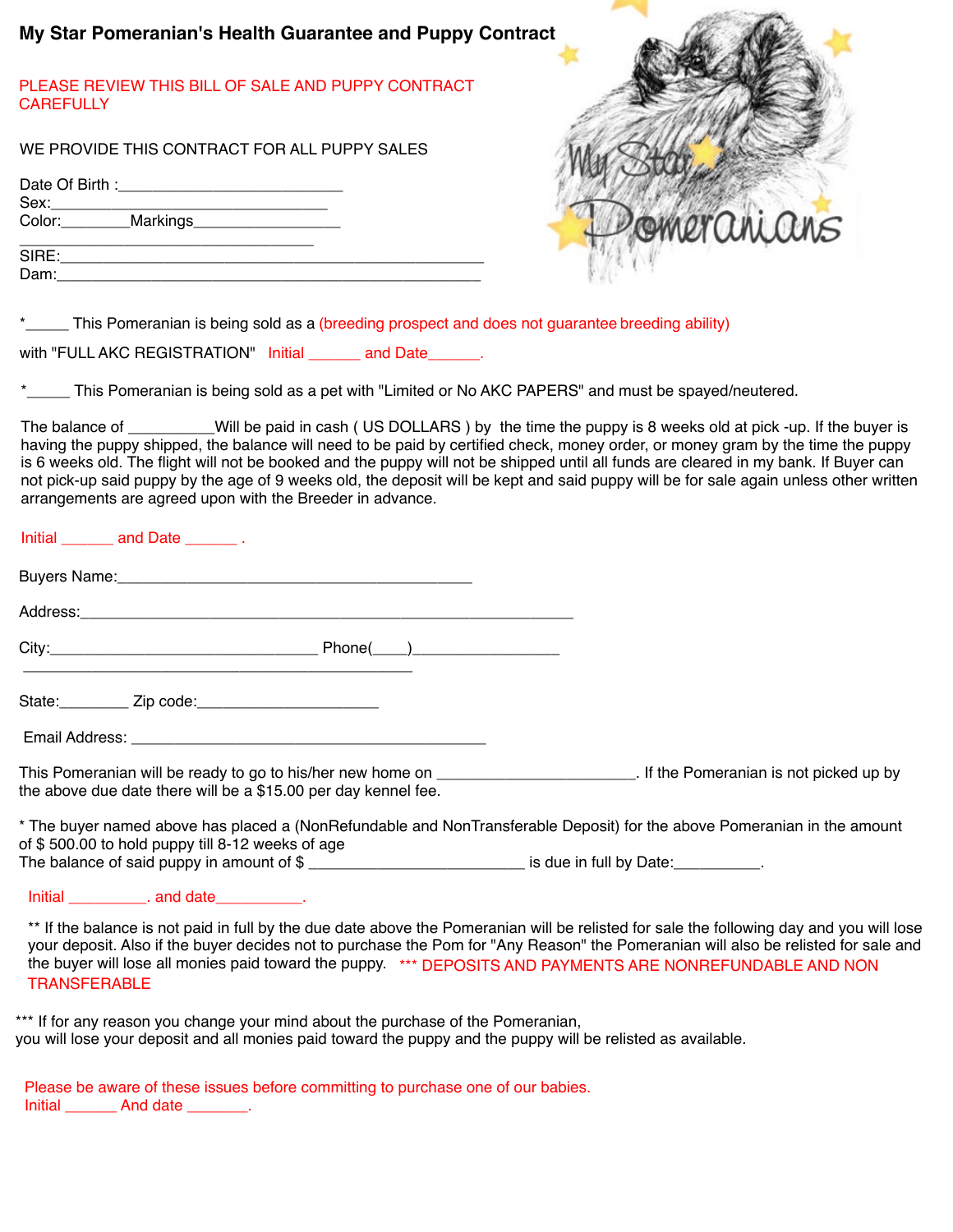The breeder, My Star Pomeranian's guarantees the Pomeranian to be in good health at the time of sale and gives the buyer a 72-hour health guarantee against life-threatening illness. Vaccinations and Deworming medication will be given prior to your Pom going home as well as a vaccination record. Please keep all vaccinations up to date per your record to keep your new Pom safe and healthy. Keep your new Pom away from other pets, Veterinary floors, grass areas, shoes, and parks until all vaccinations are completed and do not let your Pom on high places where it may fall and get injured as well as things that are dangerous and can cause choking hazards.

1. The buyer has 72 hours from the day they receive their new Pom to have a licensed Veterinarian exam the Pom for lifethreatening illness (at buyers costs). If your Pomeranian is found to have a life-threatening illness during the 72-hour health guarantee time, the buyer must notify the breeder within 24 hours of the diagnosis with the following information: 1.) Date of exam 2.) Name, address, city, state, phone number of the licensed Veterinarian that examined the Pom 3. Diagnosis and all medical records 4. Autopsy if needed to determine the cause of death. If the buyer decides to have the Pom treated and not return the Pom back to the breeder within the 72 hour guarantee time, the buyer will be responsible for all medical costs and this guarantee becomes void. If the buyer returns the Pom, all of the above-requested information must be provided as well as AKC registration papers and all shipping charges will be the responsibility of the buyer. Under no circumstances will the breeder be responsible for any Veterinary bills incurred or shipping/delivery costs.

## Initial \_\_\_\_\_\_\_\_\_\_ And Date \_\_\_\_\_\_\_\_.

2. The breeder will then have her Veterinarian exam the Pom and If the breeder's Veterinarian agrees with the diagnosis of a lifethreatening illness, the breeder will replace the Pomeranian with another Pom of the same value when one becomes available "and replacement is the only option, we do not give cash refunds". If the Pom does not have any of the above-mentioned lifethreatening conditions the buyer may take the Pomeranian back if the buyer declines no replacement Pom or refund will be given.

Initial And Date .

3. The breeder does not guarantee the color, size, breeding or show quality of the Pomeranian. This 72 hour health guarantee does not cover: A dislike in the Pomeranian, coat as they are all different, allergies, landlord issues, hypoglycemia, bite, patella's, trachea, open fontanel (common in toy breeds) undescended testicles (some testicles may not drop until six months of age), hernia, parasites, accidents that may happen on the buyers premises, Coccidia which may be caused from stress of shipping, new home, change of food and water and is treatable. This guarantee DOES NOT cover "Anything that is treatable and that will not cause death". After the 72 hours, health guarantee expires, And this sale is final.

## Initial **And Date**  2008.

4. Any legal issues that may arise will be resolved in the Jurisdiction of Box Elder County Utah, The breeder will provide the buyer with the following: AKC Limited Registration, Full for breeding prospect or (No Papers for a pet) puppy as stated above, Vaccination and Deworming record, New Puppy Owners Sheet, and a copy of this contract.

Initial And Date And Date

\*\*\* Extension of Health Guarantee :

\*\*Health Guarantee Note: Nuvet Plus Is Required for 1 years from purchase of the said puppy, Failure to do so will render this guarantee null and void except where prohibited by law. See Addendum.

By signing below the buyer has read and understands the terms of this contract and is in full agreement:

XBuyer Signature:\_\_\_\_\_\_\_\_\_\_\_\_\_\_\_\_\_\_\_\_\_\_ Date \_\_\_\_\_\_ Time \_\_\_\_\_\_Initial .

72 h Guarantee begins the date you take your puppy home . XBreeders Signature:\_\_\_\_\_\_\_\_\_\_\_\_\_\_\_

Please Copy sign and return this contract to me: With your Deposit !!

Cheryl Kingston 25685 N. 9000 W. Portage Utah 84331

No Guarantee after 72 Hours if i don't receive your copy !! 801-637-4412